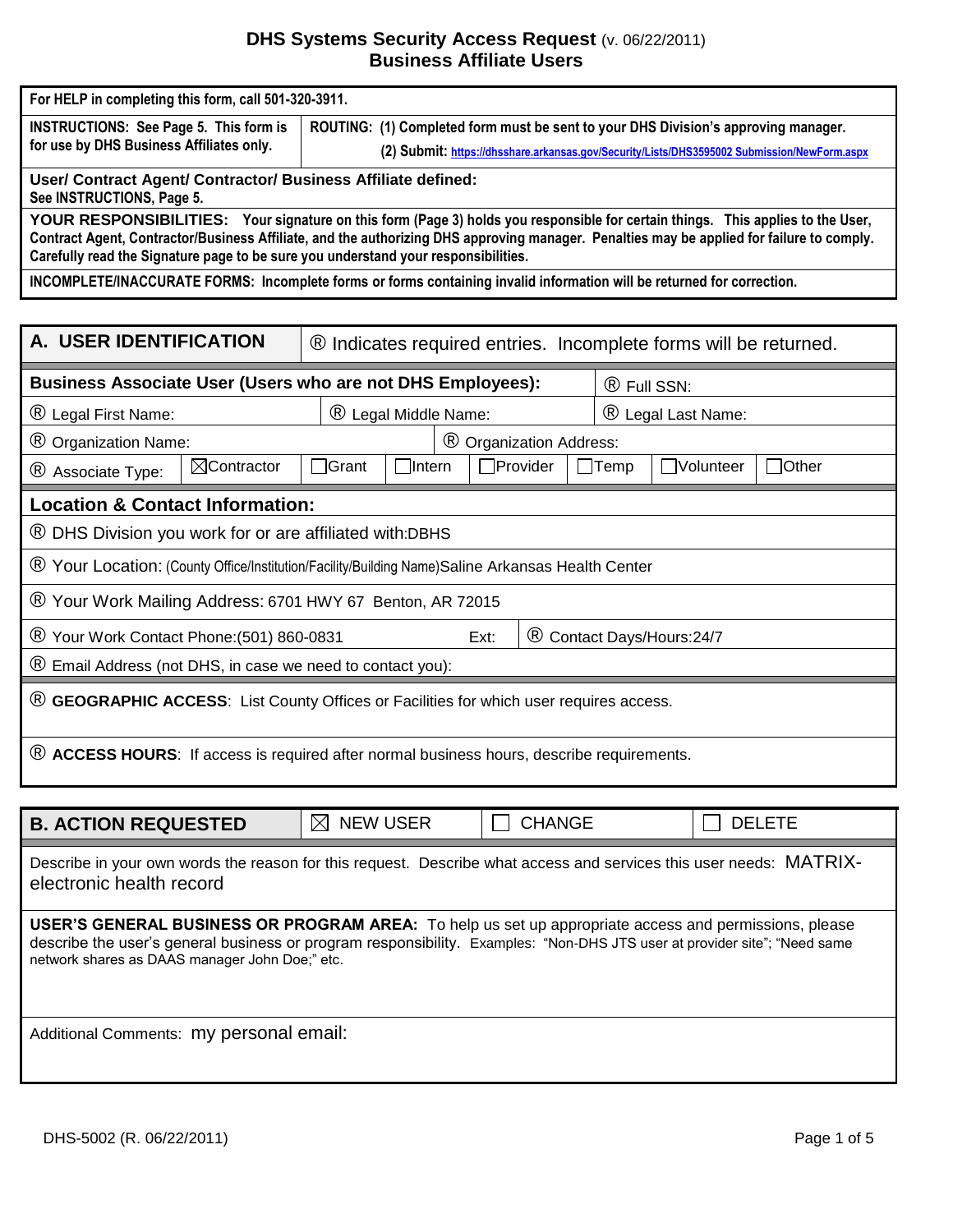| <b>C. SERVICE REQUEST:</b> | <sup>1</sup> For HELP in completing this form, call 501-320-3911. |
|----------------------------|-------------------------------------------------------------------|
|                            |                                                                   |

**Basic Service:** New Network Account New Email Account

| <b>OTHER NETWORK SERVICES</b>           |  |                                                                                                       |  |  |                    |  |
|-----------------------------------------|--|-------------------------------------------------------------------------------------------------------|--|--|--------------------|--|
| Delete Network account: Effective Date: |  |                                                                                                       |  |  |                    |  |
| <b>DHS Portal Access</b>                |  | Dial-up/DSL/Other access                                                                              |  |  | Secure FTP account |  |
| RDC access                              |  | Imaging system (Edoctus) -- Specify any access restrictions:                                          |  |  |                    |  |
|                                         |  | Access to Share(s) or Folder(s): If known, indicate which share/folder and read or read/write access. |  |  |                    |  |

| <b>MAINFRAME LOGON &amp; MAINFRAME APPLICATIONS:</b> Check application(s) to which user needs access |                     |                                         |                                            |                                               |  |            |               |  |  |  |
|------------------------------------------------------------------------------------------------------|---------------------|-----------------------------------------|--------------------------------------------|-----------------------------------------------|--|------------|---------------|--|--|--|
| $\Box$ Mainframe Logon Access (CICS)<br>Changes: Your current Mainframe User ID                      |                     |                                         |                                            |                                               |  |            |               |  |  |  |
| □ DDS Mainframe                                                                                      | $\Box$ DDS Pharmacy | □ Legal Services<br>$\Box$ Overpayments |                                            |                                               |  |            |               |  |  |  |
| DCO: Access needed for these applications                                                            |                     |                                         | $\Box$ WISE<br>$\Box$ ACES<br>$\Box$ FACTS |                                               |  |            |               |  |  |  |
| DCO: User works with these programs                                                                  |                     |                                         | T FS                                       | $\Box$ TEA<br>$\Box$ Med Waiver<br>□ Medicaid |  | $\Box$ LTC | □ Foster Care |  |  |  |
| DCO: Indicate User's Functional Job Title and what<br>level of access needed                         |                     |                                         |                                            |                                               |  |            |               |  |  |  |

|   | <b>SYSTEM APPLICATIONS:</b> For questions contact your Division's systems coordinator.                 |                                                                       |       |                 |                    |  |            |  |                         |                |                           |
|---|--------------------------------------------------------------------------------------------------------|-----------------------------------------------------------------------|-------|-----------------|--------------------|--|------------|--|-------------------------|----------------|---------------------------|
|   | APPLICATION SPECIFIC INFORMATION: These DHS Applications require additional information, as indicated. |                                                                       |       |                 |                    |  |            |  |                         |                |                           |
|   | IRIS (Incident Reporting Information System)<br>Job Title:                                             |                                                                       |       |                 |                    |  |            |  |                         |                |                           |
| E |                                                                                                        | ANSWER User - Check one:                                              |       | $\sqcap$ Worker |                    |  | New Worker |  | Service Manager         | $\Box$ Inquiry | $\Box$<br>Limited Inquiry |
|   |                                                                                                        | ANSWER User - User's Functional Job Title:                            |       |                 |                    |  |            |  |                         |                |                           |
|   |                                                                                                        | ANSWER User - Check one:                                              |       |                 | Assign Tasks:      |  | $\Box$ Yes |  | $\Box$ No               |                |                           |
|   |                                                                                                        | ANSWER User - Check for access                                        |       |                 | $\Box$ EPPIC (EBT) |  |            |  | $\Box$ FRMS             |                |                           |
|   | <b>ACUITY</b><br><b>ESSENTIA</b><br>ASH - Select all that apply:<br>Clinician Code<br>$\mathbf{I}$     |                                                                       |       |                 |                    |  |            |  |                         |                |                           |
|   | ASH:<br>Hire Date:<br>Degree:                                                                          |                                                                       |       |                 |                    |  |            |  |                         |                |                           |
|   | <b>CHRIS</b>                                                                                           | User's Education Level:<br>Position Title:<br>User's Employment Date: |       |                 |                    |  |            |  |                         |                |                           |
|   | <b>SOLQ</b>                                                                                            | Date of ASP Criminal Background Check:                                |       |                 |                    |  |            |  | Location of CBC Report: |                |                           |
|   | KidCare                                                                                                |                                                                       | ∩ ∪cd |                 |                    |  |            |  |                         |                |                           |
|   | <b>Other Applications</b><br>Specify application name:                                                 |                                                                       |       |                 |                    |  |            |  |                         |                |                           |

|                            | <b>ACCESS ARKANSAS TEMPLATES:</b>       |  |  |  |  |  |  |
|----------------------------|-----------------------------------------|--|--|--|--|--|--|
| $\Box$ Add / $\Box$ Remove | ROL_AccessArkansas_DCOUserSupervisor    |  |  |  |  |  |  |
| $\Box$ Add / $\Box$ Remove | ROL AccessArkansas DCOUserCaseWorker    |  |  |  |  |  |  |
| $\Box$ Add / $\Box$ Remove | ROL AccessArkansas DCOUserClerical      |  |  |  |  |  |  |
| $\Box$ Add / $\Box$ Remove | ROL AccessArkansas DCCECEUserSupervisor |  |  |  |  |  |  |
| $\Box$ Add / $\Box$ Remove | ROL AccessArkansas DCCECEUserCaseWorker |  |  |  |  |  |  |
| $\Box$ Add / $\Box$ Remove | ROL AccessArkansas DCCECEUserClerical   |  |  |  |  |  |  |
| $\Box$ Add / $\Box$ Remove | ROL AccessArkansas DriversLicenseSrv    |  |  |  |  |  |  |
|                            |                                         |  |  |  |  |  |  |
|                            |                                         |  |  |  |  |  |  |

# **DATA WAREHOUSE TEMPLATES:**

| $\Box$ Add / $\Box$ Remove | ROL EDWMGRAppUser    | $\Box$ Add / $\Box$ Remove | ROL EDWDOVAppUser   |
|----------------------------|----------------------|----------------------------|---------------------|
| $\Box$ Add / $\Box$ Remove | ROL EDWDAASAppUser   | $\Box$ Add / $\Box$ Remove | ROL EDWDSBAppUser   |
| $\Box$ Add / $\Box$ Remove | ROL EDWDBHSAppUser   | $\Box$ Add / $\Box$ Remove | ROL EDWDYSAppUser   |
| $\Box$ Add / $\Box$ Remove | ROL EDWDCCECEAppUser | $\Box$ Add / $\Box$ Remove | ROL EDWOFAAppUser   |
| $\Box$ Add / $\Box$ Remove | ROL EDWDCFSAppUser   | $\Box$ Add / $\Box$ Remove | ROL EDWOPPAppUser   |
| $\Box$ Add / $\Box$ Remove | ROL EDWDCOAppUser    | $\Box$ Add / $\Box$ Remove | ROL EDWOQAAppUser   |
| $\Box$ Add / $\Box$ Remove | ROL_EDWDDSAppUser    |                            |                     |
| $\Box$ Add / $\Box$ Remove | ROL EDWDMSAppUser    | $\Box$ Add / $\Box$ Remove | ROL EDWAppSuperUser |

# **Continued Next Page**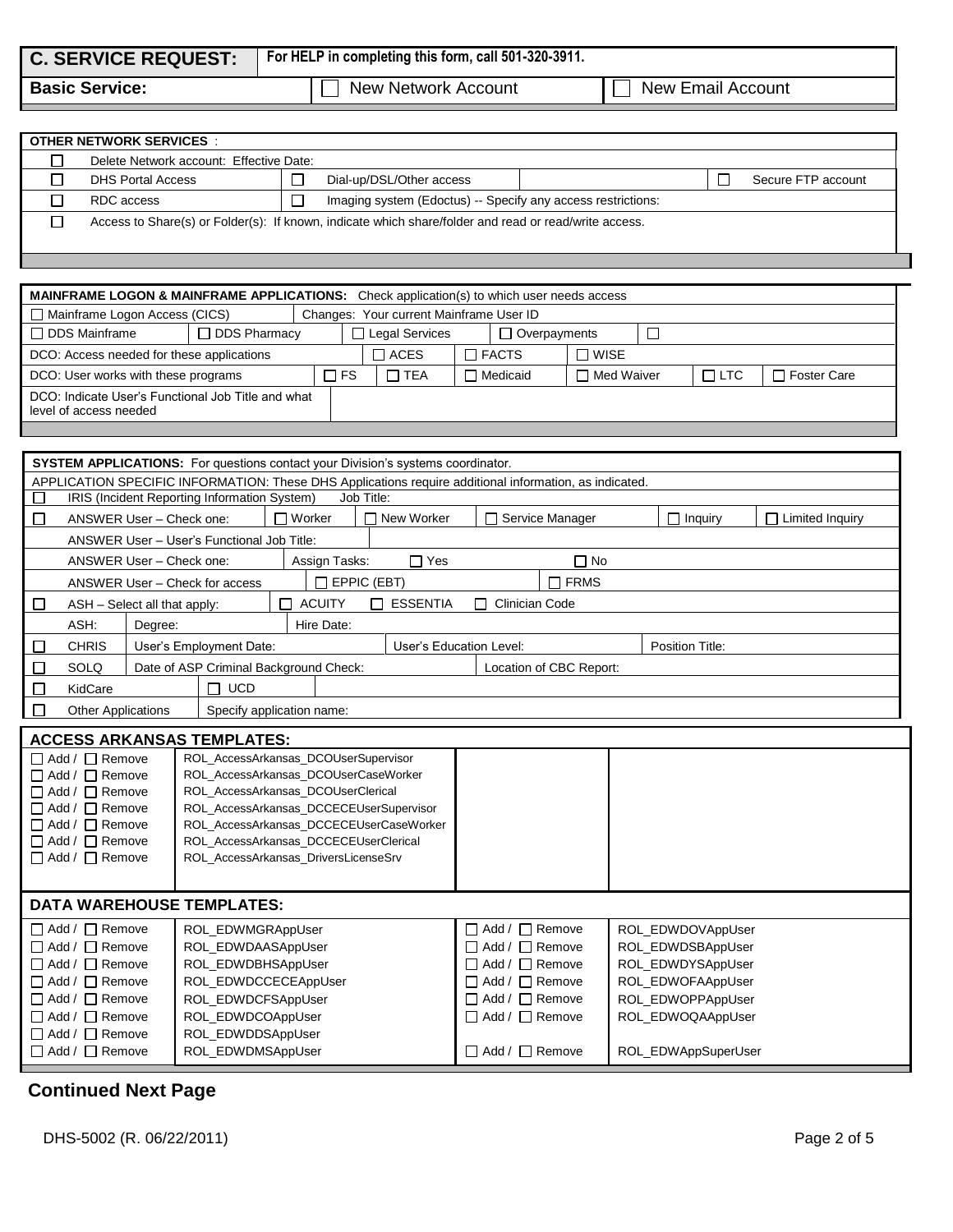r

| D.1. USER's Signature                                                                                                                                                                                                                                                                                                                                                                                                                                                                                                                                                                                | <sup>®</sup> Indicates Required Entries |  |  |  |  |  |
|------------------------------------------------------------------------------------------------------------------------------------------------------------------------------------------------------------------------------------------------------------------------------------------------------------------------------------------------------------------------------------------------------------------------------------------------------------------------------------------------------------------------------------------------------------------------------------------------------|-----------------------------------------|--|--|--|--|--|
| <b>YOUR RESPONSIBILITIES:</b>                                                                                                                                                                                                                                                                                                                                                                                                                                                                                                                                                                        |                                         |  |  |  |  |  |
| By signing below, you attest that the information you have provided is true and correct.<br>Both criminal and civil penalties as well as employee disciplinary actions may be applied for misrepresentations or<br>inaccuracies.                                                                                                                                                                                                                                                                                                                                                                     |                                         |  |  |  |  |  |
| Carefully read the details of this agreement (Page 4), to be sure you understand your responsibilities.                                                                                                                                                                                                                                                                                                                                                                                                                                                                                              |                                         |  |  |  |  |  |
| <b>USER's CERTIFICATION:</b><br>I certify that I have read, understand and agree to the terms of Section E, Security Agreement & Confidentiality<br>Statement, detailed on Page 4 of this form.                                                                                                                                                                                                                                                                                                                                                                                                      |                                         |  |  |  |  |  |
| <sup>®</sup> User's Signature:                                                                                                                                                                                                                                                                                                                                                                                                                                                                                                                                                                       | ® Date:                                 |  |  |  |  |  |
| ® Indicates Required Entries. Incomplete forms will be returned.                                                                                                                                                                                                                                                                                                                                                                                                                                                                                                                                     |                                         |  |  |  |  |  |
|                                                                                                                                                                                                                                                                                                                                                                                                                                                                                                                                                                                                      |                                         |  |  |  |  |  |
| D.2. CONTRACTOR or BUSINESS AFFILIATE's Signature                                                                                                                                                                                                                                                                                                                                                                                                                                                                                                                                                    | <sup>®</sup> Indicates Required Entries |  |  |  |  |  |
| <b>BUSINESS AFFILIATE's RESPONSIBILITIES:</b><br>By signing below, you attest that the corporation you represent has provided true and accurate information.<br>Criminal, civil and Contractual penalties may be applied for misrepresentations or inaccuracies.<br>Carefully read the details of this agreement (Page 4), to be sure you understand your responsibilities.<br><b>BUSINESS AFFILIATE's CERTIFICATION:</b><br>I certify that I have read, understand and agree to the terms in Section E, Security Agreement & Confidentiality<br>Statement detailed, on Page 4 of this form.         |                                         |  |  |  |  |  |
| ® Indicates Required Entries. Incomplete forms will be returned.                                                                                                                                                                                                                                                                                                                                                                                                                                                                                                                                     |                                         |  |  |  |  |  |
| ® Business Affiliate's Signature:                                                                                                                                                                                                                                                                                                                                                                                                                                                                                                                                                                    | ® Date:                                 |  |  |  |  |  |
| ® Business Affiliate's Printed Name:                                                                                                                                                                                                                                                                                                                                                                                                                                                                                                                                                                 |                                         |  |  |  |  |  |
| ® Business Affiliate's Email Address:                                                                                                                                                                                                                                                                                                                                                                                                                                                                                                                                                                | Business Affiliate's Phone Number:<br>® |  |  |  |  |  |
| A current list of business affiliates can be found here: https://dhsshare.arkansas.gov/Security/Lists/ADAMS/AllItems.aspx                                                                                                                                                                                                                                                                                                                                                                                                                                                                            |                                         |  |  |  |  |  |
|                                                                                                                                                                                                                                                                                                                                                                                                                                                                                                                                                                                                      |                                         |  |  |  |  |  |
| D.3. AUTHORIZED DHS APPROVING MANAGER'S (ADAM) Signature                                                                                                                                                                                                                                                                                                                                                                                                                                                                                                                                             | <sup>®</sup> Indicates Required Entries |  |  |  |  |  |
| <b>ADAM's RESPONSIBILITIES:</b><br>By signing below, you attest that the information you have provided is true and correct.<br>Both criminal and civil penalties as well as employee disciplinary actions may be applied for misrepresentations or<br>inaccuracies., Carefully read the details of this agreement (Page 4), to be sure you understand your responsibilities.<br><b>ADAM's CERTIFICATION:</b><br>My signature, below, certifies that I have read, understand and agree to all terms of Section E, Security Agreement &<br>Confidentiality Statement, detailed on Page 4 of this form. |                                         |  |  |  |  |  |
| ® Indicates Required Entries. Incomplete forms will be returned.                                                                                                                                                                                                                                                                                                                                                                                                                                                                                                                                     |                                         |  |  |  |  |  |
| ® Authorized DHS Approving Manager's Signature:                                                                                                                                                                                                                                                                                                                                                                                                                                                                                                                                                      | ® Date:                                 |  |  |  |  |  |
| ® Authorized DHS Approving Manager's Printed Name: Monica Moore                                                                                                                                                                                                                                                                                                                                                                                                                                                                                                                                      |                                         |  |  |  |  |  |
| (B) Authorized DHS Approving Manager's AASIS Number:                                                                                                                                                                                                                                                                                                                                                                                                                                                                                                                                                 | ® Phone Number:                         |  |  |  |  |  |
| A current list of ADAM's can be found here: https://dhsshare.arkansas.gov/Security/Lists/ADAMS/AllItems.aspx                                                                                                                                                                                                                                                                                                                                                                                                                                                                                         |                                         |  |  |  |  |  |

# **Continued Next Page**

DHS-5002 (R. 06/22/2011) 2013 2020 12:00 Page 3 of 5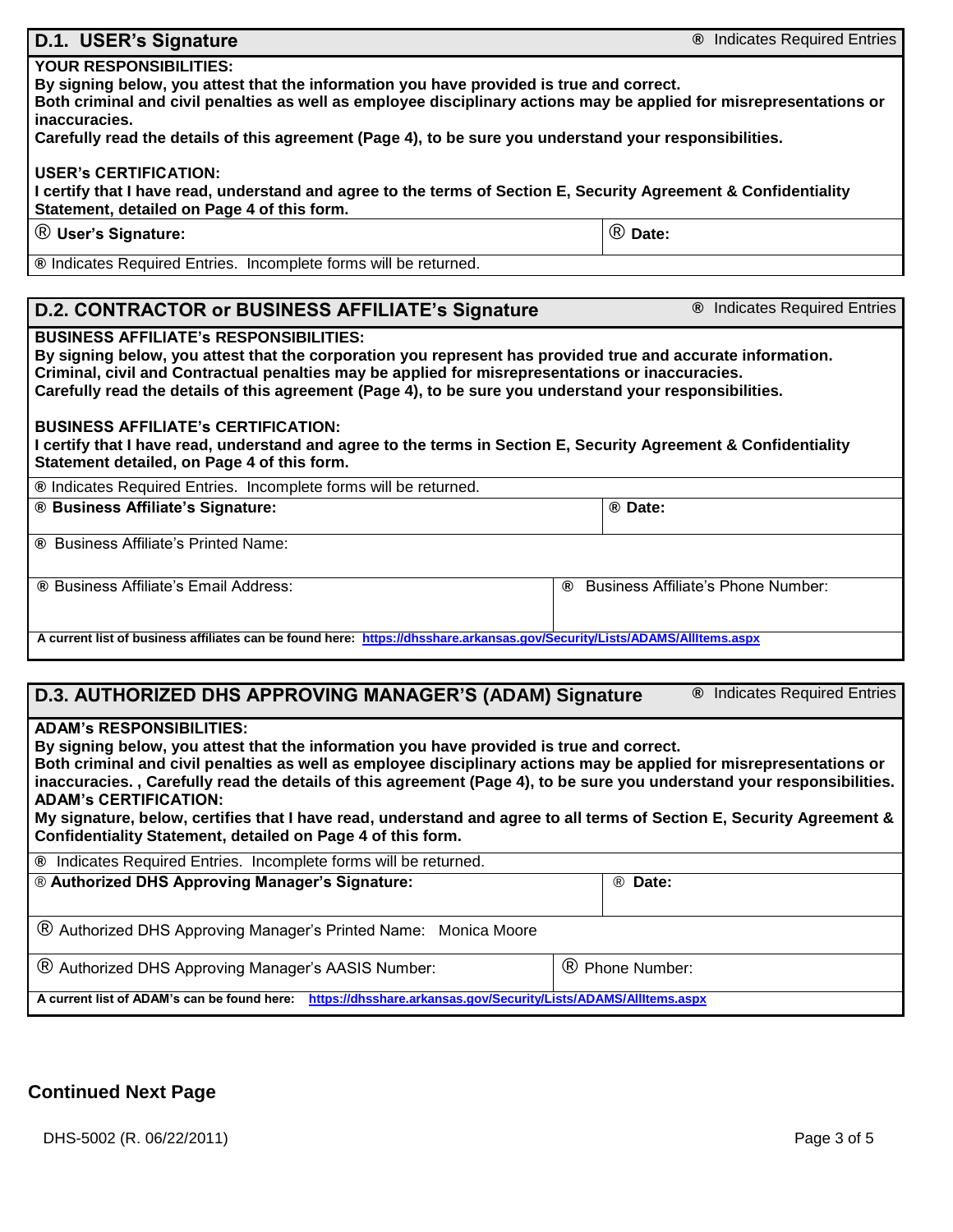# **E. Security Agreement and Confidentiality Statement**

## **USER's and BUSINESS AFFILIATE's CERTIFICATION**

#### **Restricted Access:**

The Department of Human Services (DHS), Office of Systems & Technology (OST), manages access to the DHS Information Systems Network. Access is restricted to use for official business purposes only. The DHS CIO may terminate any level of user access without notice. Access is contingent on the following: (1) provision of User identification information; (2) provision of identification validation upon request; (3) User certification of the Security Agreement and Confidentiality Statement; (4) Certification signatures of Contract Agent and DHS Approving Manager.

#### **State of Arkansas Property:**

The State of Arkansas holds a proprietary interest in all state-furnished computer equipment, approved software, and associated data. All such computer equipment, software, or data, is restricted to use by authorized persons for official business purposes only.

### **Appropriate Use & No Expectation of Privacy:**

Users and Contractors accept responsibility for appropriate use of DHS Information Systems. Users' PCs, network activity, email, and internet usage may be monitored to detect improper use or illicit activity. **User understands that User may hold to no expectation of privacy in the use of state-furnished computer equipment or DHS Information Systems. Improper or illicit usage will be investigated and reported to DHS management and law enforcement.**

#### **Password Protection Rules:**

User and Contractors understand and agree to the following: (1) User ID and password allows access to DHS Information Systems; (2) User agrees to take all necessary measures to safeguard the security of the User ID and password; (3) User will not share passwords nor use them in a manner that compromises the security of DHS Information Systems; (4) User will be held accountable for any unauthorized use of User's password; (5) User shall immediately report any compromise of password security to **[dhs-it-security@arkansas.gov](mailto:dhs-it-security@arkansas.gov).** 

#### **Confidentiality Rules:**

User and Contractor understand it is a violation of state and federal law to use, or to permit the use, or to fail to safeguard the security of client information in any way that jeopardizes its confidentiality. User and Contractor are subject to DHS policies pertaining to the safeguarding of sensitive information; appropriate use of state equipment and the use of electronic communication services. User understands that he/she is subject to all related penalties provided for by DHS policy and state and federal law. Penalties may be applied for unauthorized access or unofficial use, including civil and/or criminal prosecution and all remedies available to DHS.

#### **Training Requirements:**

User and Contractor understand DHS Information Systems Security training must be completed for continued access to DHS Network services. Business Affiliate Users must complete training within 30 days after acquiring access and complete refresher training annually.

## **CONTRACTOR/ BUSINESS AFFILIATE's CERTIFICATION**

#### **Authorized Contract Agent:**

My signature at paragraph D.3. certifies that I am authorized to approve this User's request for DHS Information Systems access and I am the authorized contract agent, or contract agent-designee, for the DHS Business Affiliate represented in this request. In addition, I certify to the following information:

#### **User Information and Notification:**

The User, for whom this request is made, is a Contractor or Business Affiliate in good standing of the division or office I represent. I certify that the identifying information provided in this request is accurate and complete and that this User has a legitimate and official purpose for accessing the services and systems specified. I have reviewed the Security Agreement and Confidentiality Statement with this User, I have apprised this User of DHS policies pertaining to the appropriate use of state equipment and systems services, and I certify this User has received DHS Information Systems Security training and HIPAA privacy training within the required time frames.

#### **Providing DHS with Notice to Terminate Access:**

I agree to immediately notify DHS, at *[dhs-it-security@arkansas.gov](mailto:dhs-it-security@arkansas.gov)*, of any material change in this User's employment status that relates to access to DHS Information systems. Failure to provide such notification shall subject the Contractor, whether individual or entity, to all legal remedies available to DHS. This notice requirement is applicable to all members of the contractor's workforce, including volunteers, who have been given access to DHS Information Systems.

## **AUTHORIZED DHS APPROVING MANAGER'S CERTIFICATION**

My signature at paragraph D.3. certifies that I am a DHS manager and I am authorized by the DHS Division with which I am affiliated to approve this request for access to DHS Information Systems. The User, for whom this request is made, has been verified to be a member of an approved DHS Business Affiliate (BA). DHS has a formal agreement with this BA to permit access to DHS Information Systems and to safeguard protected information. This BA satisfactorily meets my Division or Office requirements for collecting accurate user identification information, for certifying that this User has a legitimate and official purpose for the access requested, for ensuring completion of DHS Information Systems Security and HIPAA Privacy training, and is a Contractor/ BA in good standing.

I agree to immediately notify DHS, at [dhs-it-security@arkansas.gov](mailto:dhs-it-security@arkansas.gov), of any material change in this User's employment status that relates to access to DHS Information systems. This notice requirement is applicable to all members of the BA's workforce, including volunteers, who have been given access to DHS Information Systems.